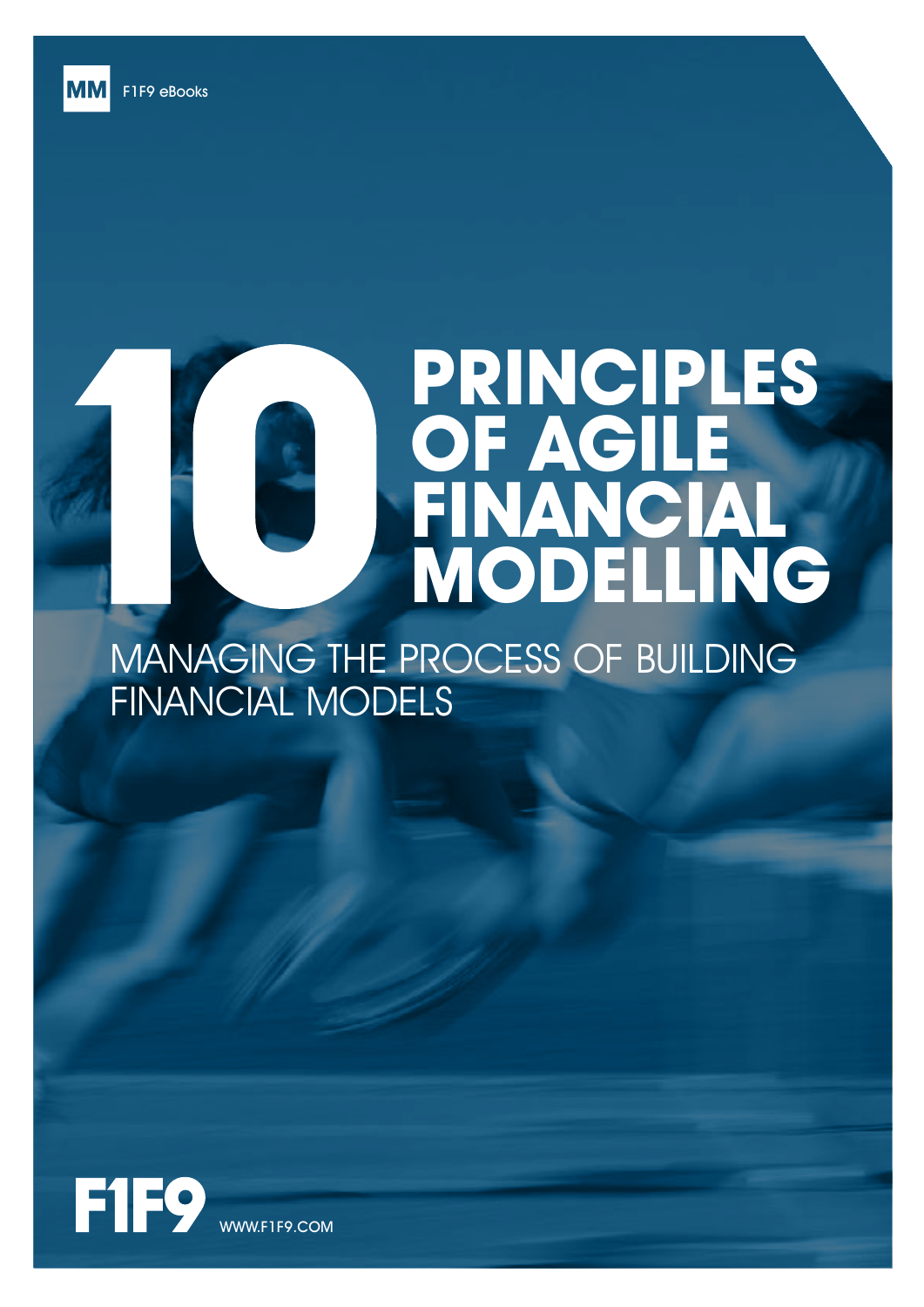# " Read a 20 page ebook? You have to be kidding! I want the key points in 30 seconds. "

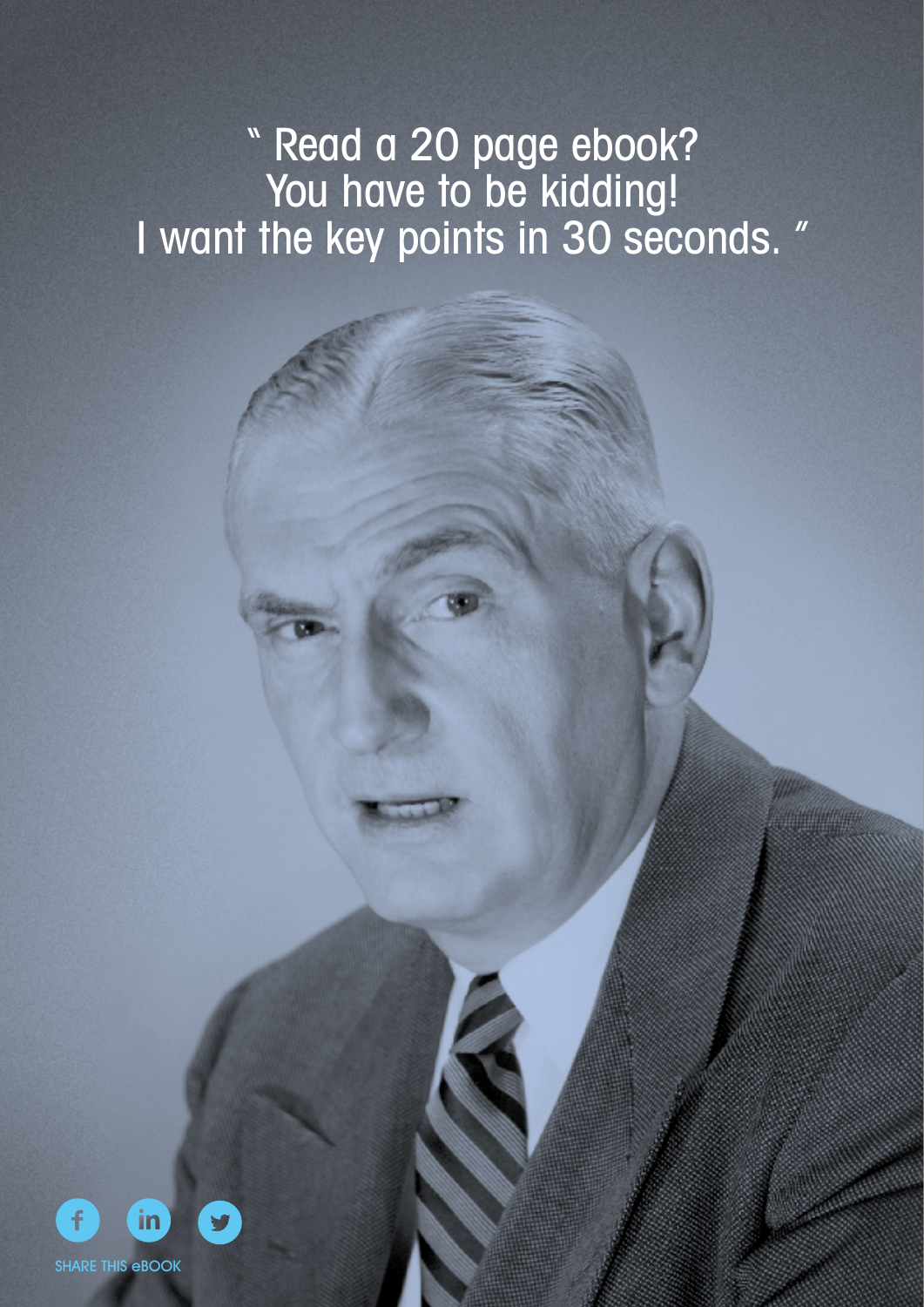# **AGILE FINANCIAL MODELLING IN 30 SECONDS**

Building financial models is an **inherently difficult and complex task.**

Most guidance on managing the model build process recommends a **traditional life-cycle approach** of Specify, Design, Develop, Test, Deploy.

When applied to most financial modelling assignments this approach **doesn't work.**

**It is too inflexible** and relies on being able to fully specify the model at the beginning, which is rarely the case.

Software developers realised this a while back and developed an a more **collaborative and iterative methodology** called Agile

The Agile Manifesto states a preference for **individuals and interactions over processes and tools:** working software over comprehensive documentation; customer collaboration over contract negotiation; **responding to change over following a plan**

**Agile approaches also work for financial modelling.** This isn't a surprise because financial modelling is a lot like software development.

Agile is about short, strictly time limited, iterative development cycles called **"Sprints".**

**Agile relies on shared standards and modular code.**  This will make it a challenge for many modelling firms to implement.

This makes it **a perfect fit for firms who have adopted FAST.**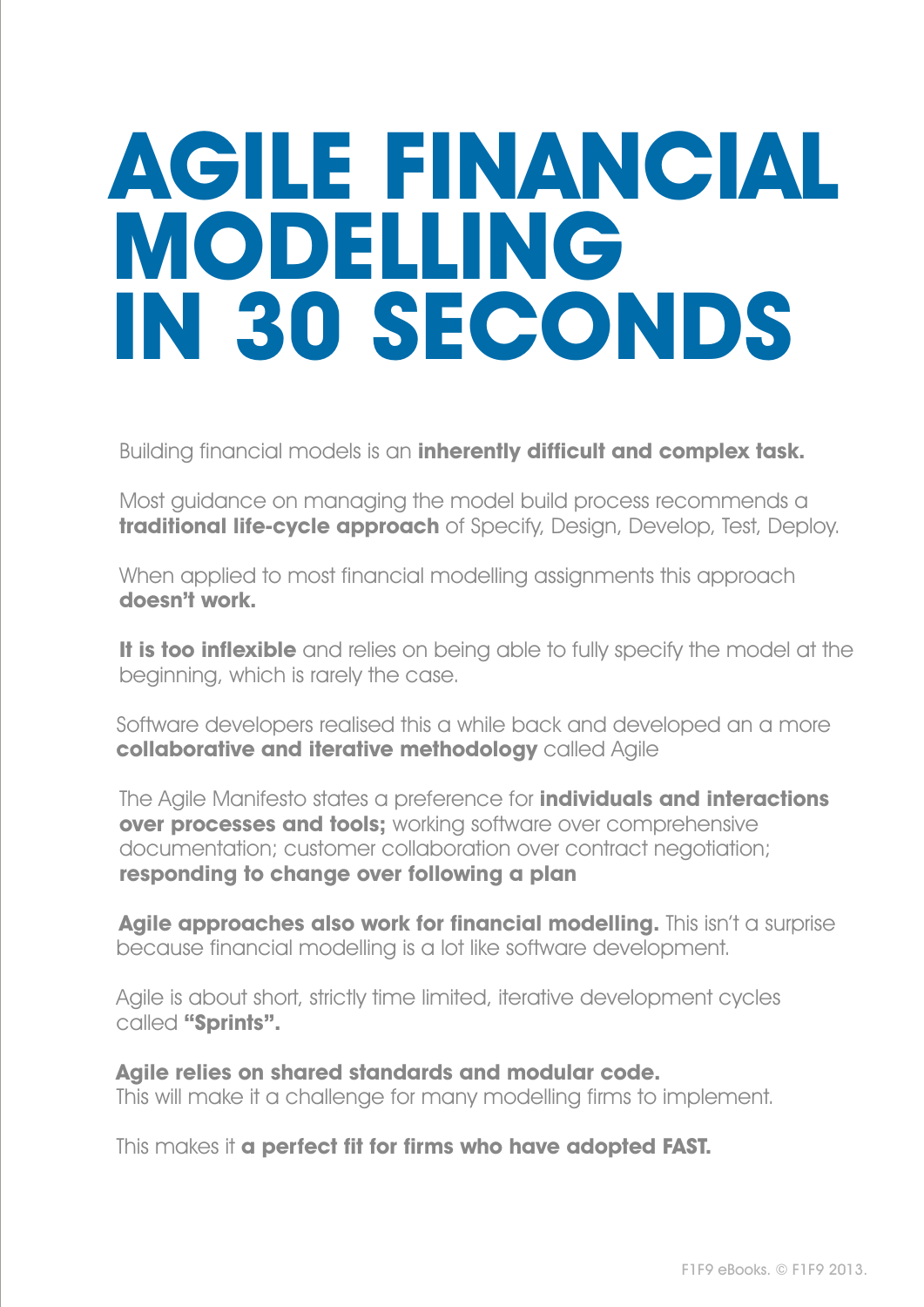# **IS THIS BOOK RIGHT FOR ME?**

NOT SURE IF THIS EBOOK IS QUITE RIGHT FOR YOU? SEE THE DESCRIPTIONS BELOW TO SEE IF WHAT YOU ARE ABOUT TO READ MATCHES YOUR REQUIREMENT.



## BASIC GUIDES FOR MODELLERS

These guides contain broad recommendations for financial modellers that apply across sectors. They typically contain step by step instructions on topics that are common to all financial models. These guides tend to focus more on "construction techniques" which can be used in all modelling situations.



# ADVANCED GUIDES FOR MODELLERS

These typically go beyond the Basic Guides by giving more advanced sector specific guidance. These are often related to specific code modules that are useful for sector specific models.



## GUIDES FOR MANAGING MODELLING **ASSIGNMENTS**

Managing modelling assignments requires a separate skill set from building a model, especially where a team of modellers is involved. These books provide guidance on the process and risk of model build assignments, as well as recommendations on managing modelling teams.



## COMMERCIAL GUIDES

These contain sector specific commercial guidance that is useful for modelling and modelling managers. As we know, spreadsheet modelling begins with a conceptual understanding of the business situation. (If you didn't know that – check out our ebook "An introduction to the business analysis life-cycle.") These guides aim to increase your conceptual understanding of a specific topic.









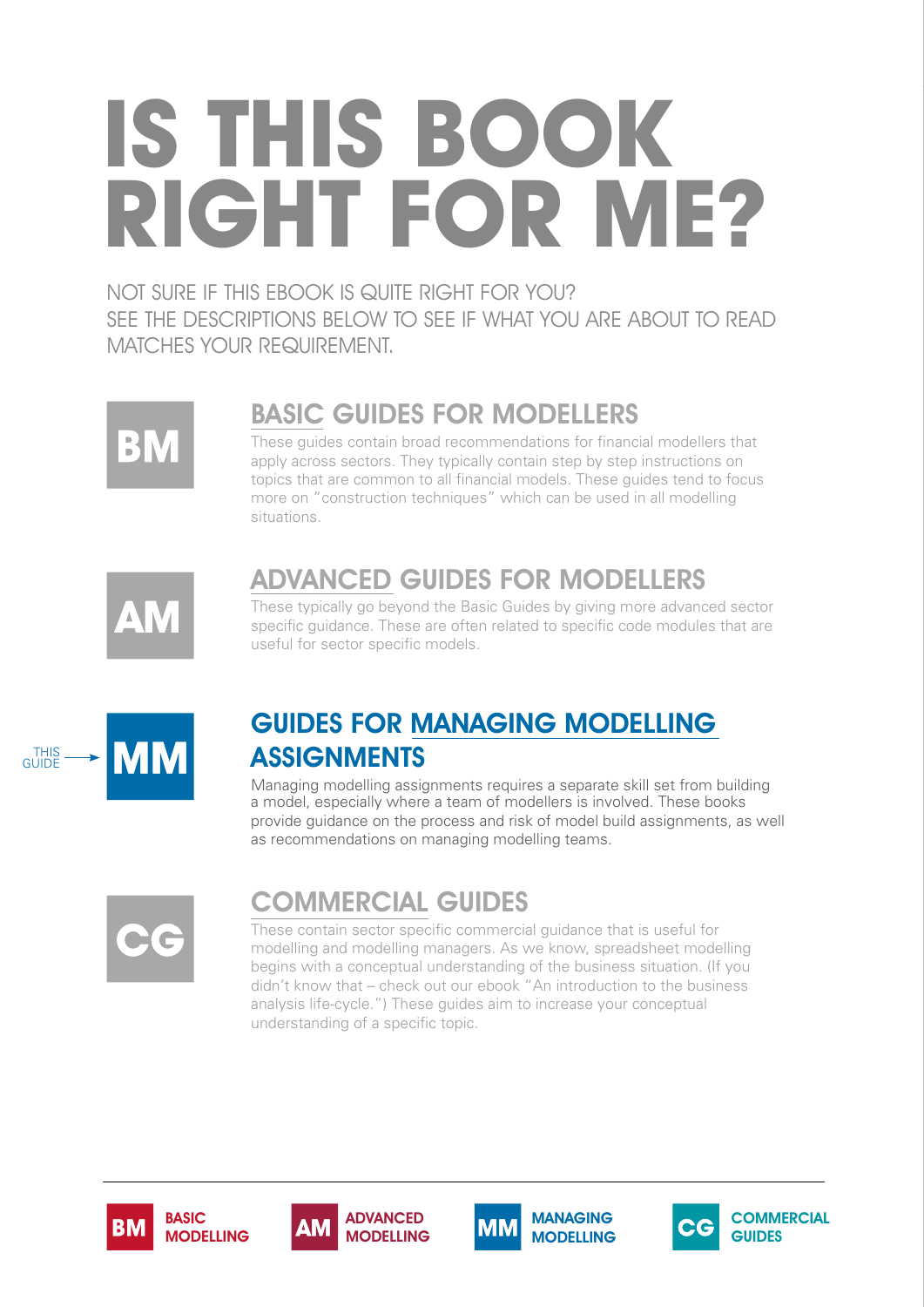# **Contents**

| 3             | <b>AGILE FINANCIAL MODELLING</b><br><b>IN 30 SECONDS</b>         |
|---------------|------------------------------------------------------------------|
| 4             | <b>IS THIS BOOK RIGHT FOR ME?</b>                                |
| 8             | <b>ABOUT THE AUTHOR</b>                                          |
| 9             | <b>A PERSONAL INTRODUCTION</b>                                   |
| 10            | <b>FIF9 &amp; AGILE</b>                                          |
| 11            | <b>THE PROBLEM WITH TRADITIONAL</b><br><b>PROJECT MANAGEMENT</b> |
| $\mathbf{14}$ | <b>WHAT IS AGILE?</b>                                            |
| 16            | <b>APPLYING AGILE TO FINANCIAL</b><br><b>MODELLING</b>           |
| 17            | <b>THE 10 PRINCIPLES OF</b><br><b>AGILE FINANCIAL MODELLING</b>  |
| 19            | <b>GOING DEEPER</b>                                              |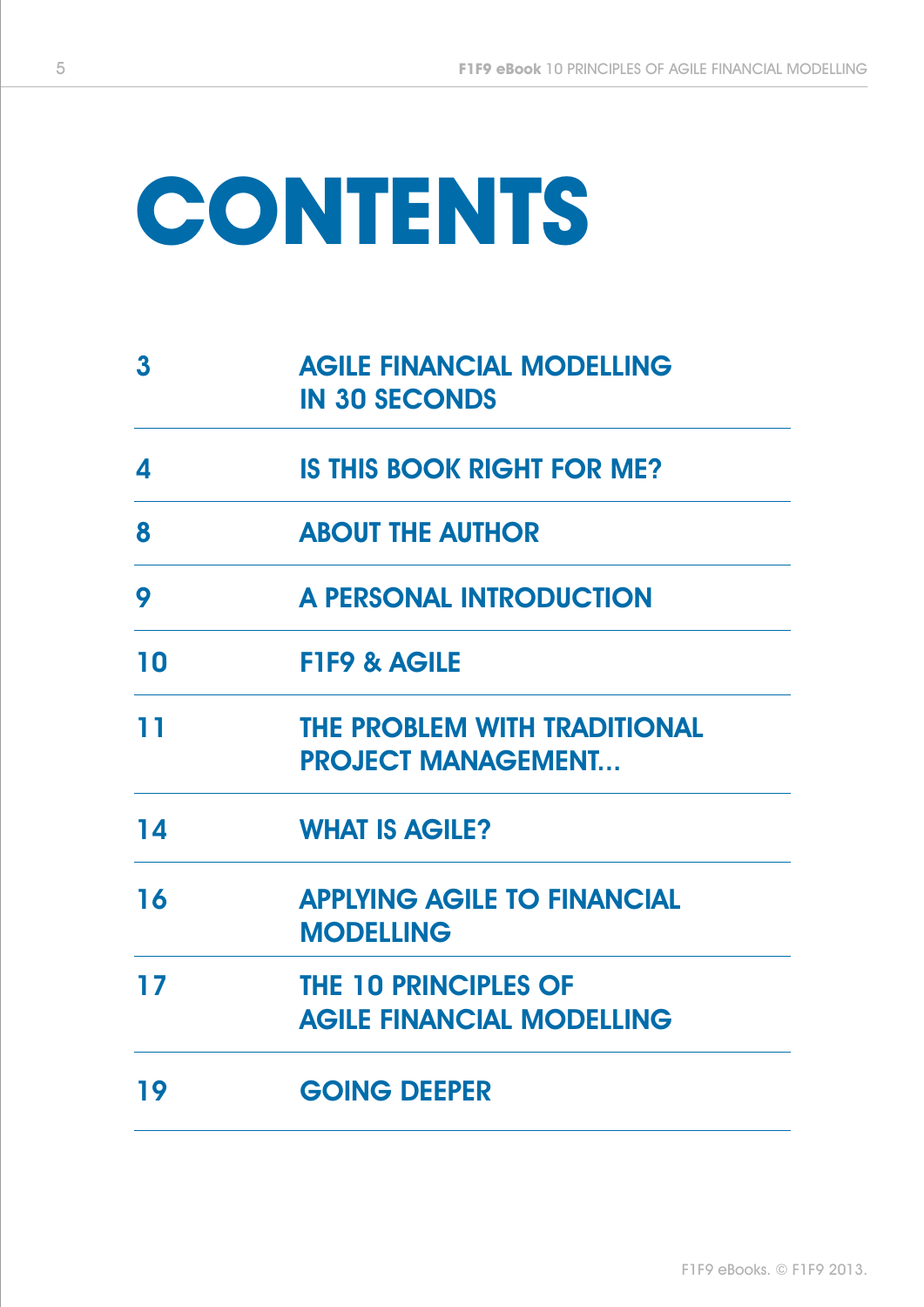**like Dacia cars in Communist Romania it seems that the value of financial models goes up the older they are, the reasoning being "If it's lasted this long, it must be a good one."** 

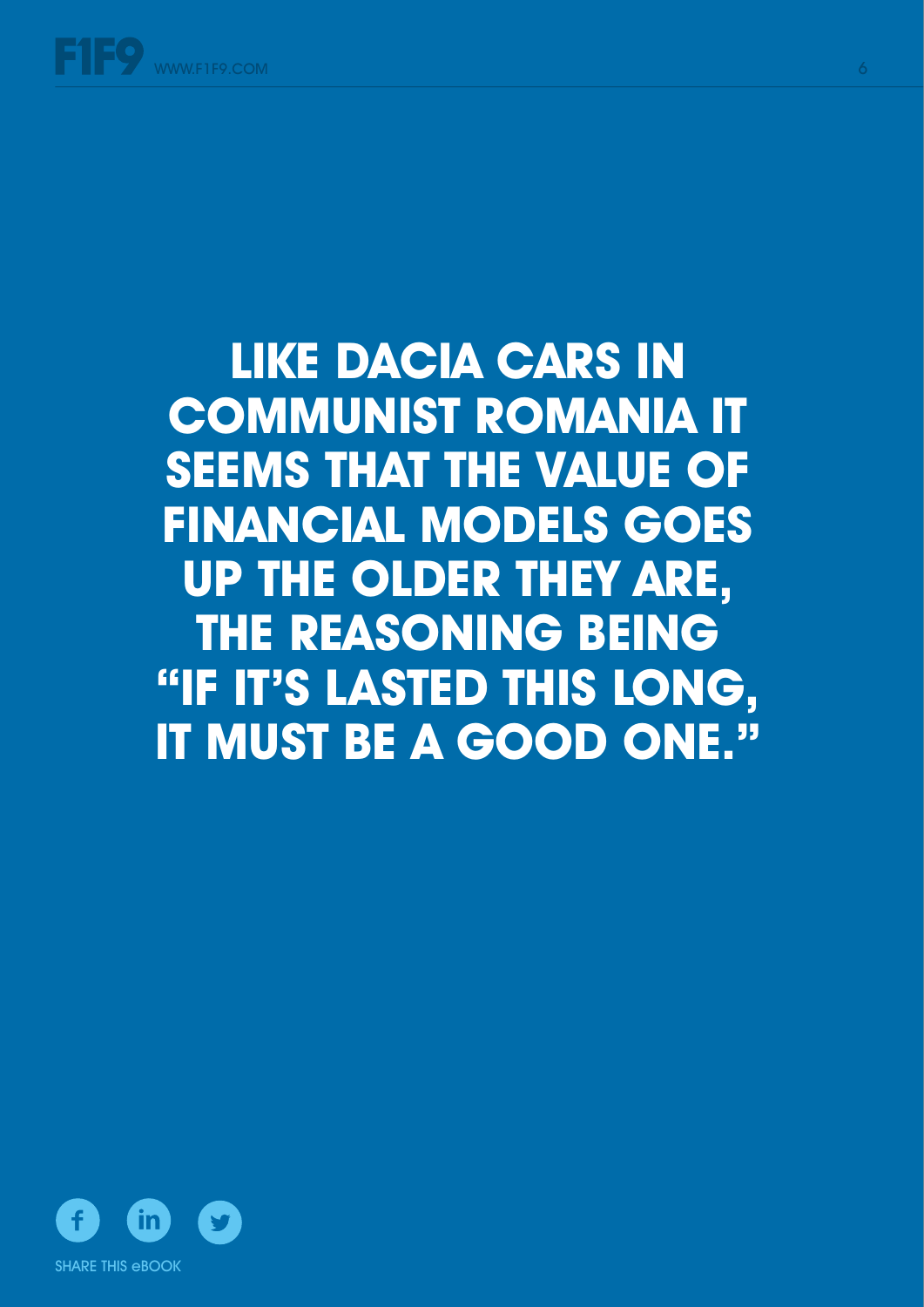# **10 PRINCIPLES OF AGILE FINANCIAL MODELLING** MANAGING THE PROCESS OF BUILDING FINANCIAL MODELS

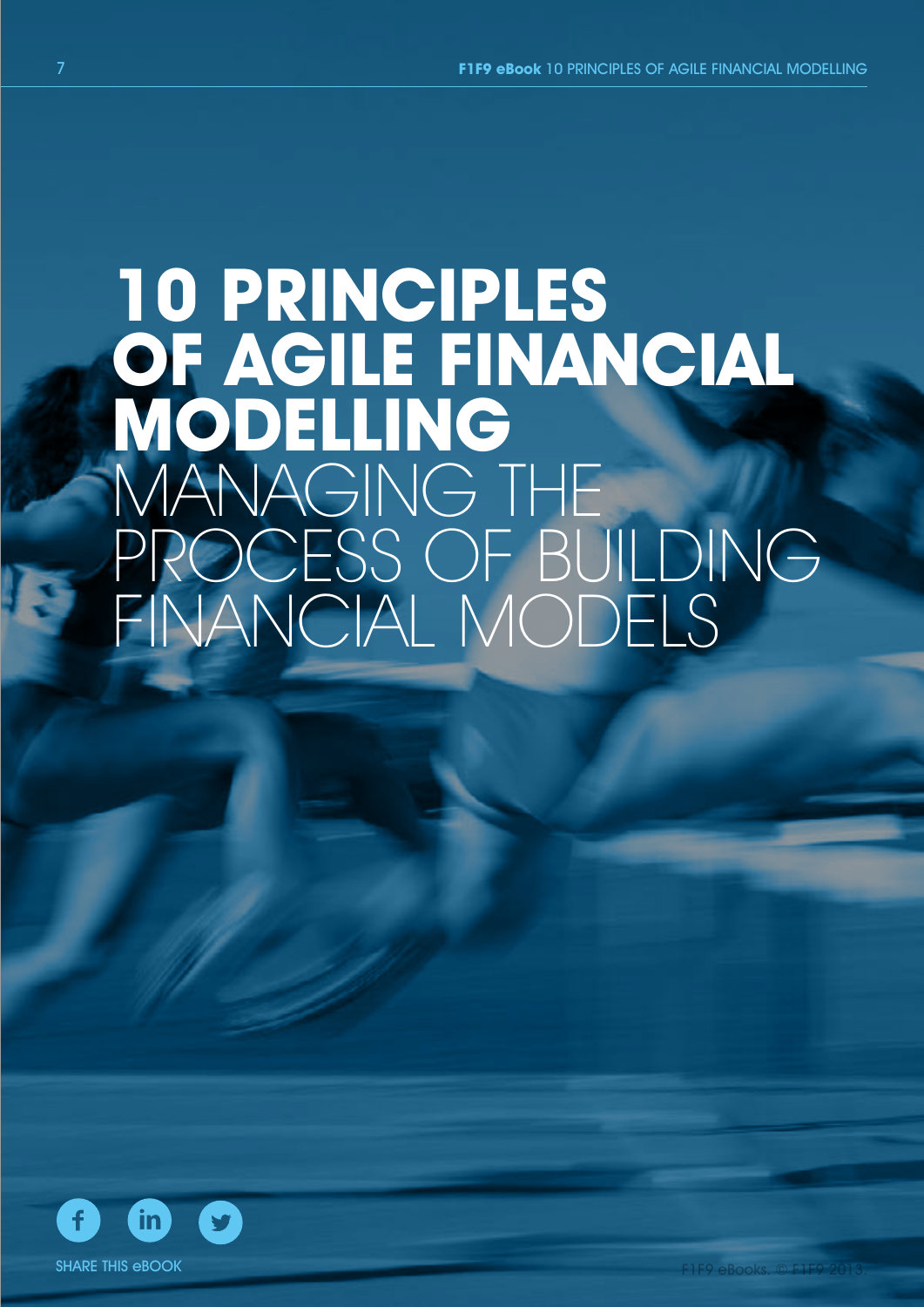

### ABOUT F1F9

F1F9 provides financial modelling and business forecasting support to blue chip clients and medium-sized corporates. We also teach financial modelling skills to companies around the world. Our Delhi modelling base gives our clients access to high quality, low-cost modelling services supported by 40 professional modellers. F1F9 co-developed the FAST Standard that allows modellers and non-modellers to work together and understand financial models. Transparency is the core value that drives our modelling and our business activities.

### ABOUT THE AUTHOR

Kenny Whitelaw-Jones is a modelling instructor at F1F9. He worked with some horrific financial models early in his career and vowed to save others from the same fate by teaching them modelling techniques that actually work. That's why he's passionate about raising standards in modelling. When he's not doing that he's usually driving one of his four children to a social engagement. He enjoys sailing and writing about himself in the third person.

Kenny is currently working on the first *crowd-sourced* "Financial Modelling Handbook" based on the FAST standard. Please join in.

Additional contributors: Floris Faber, F1F9

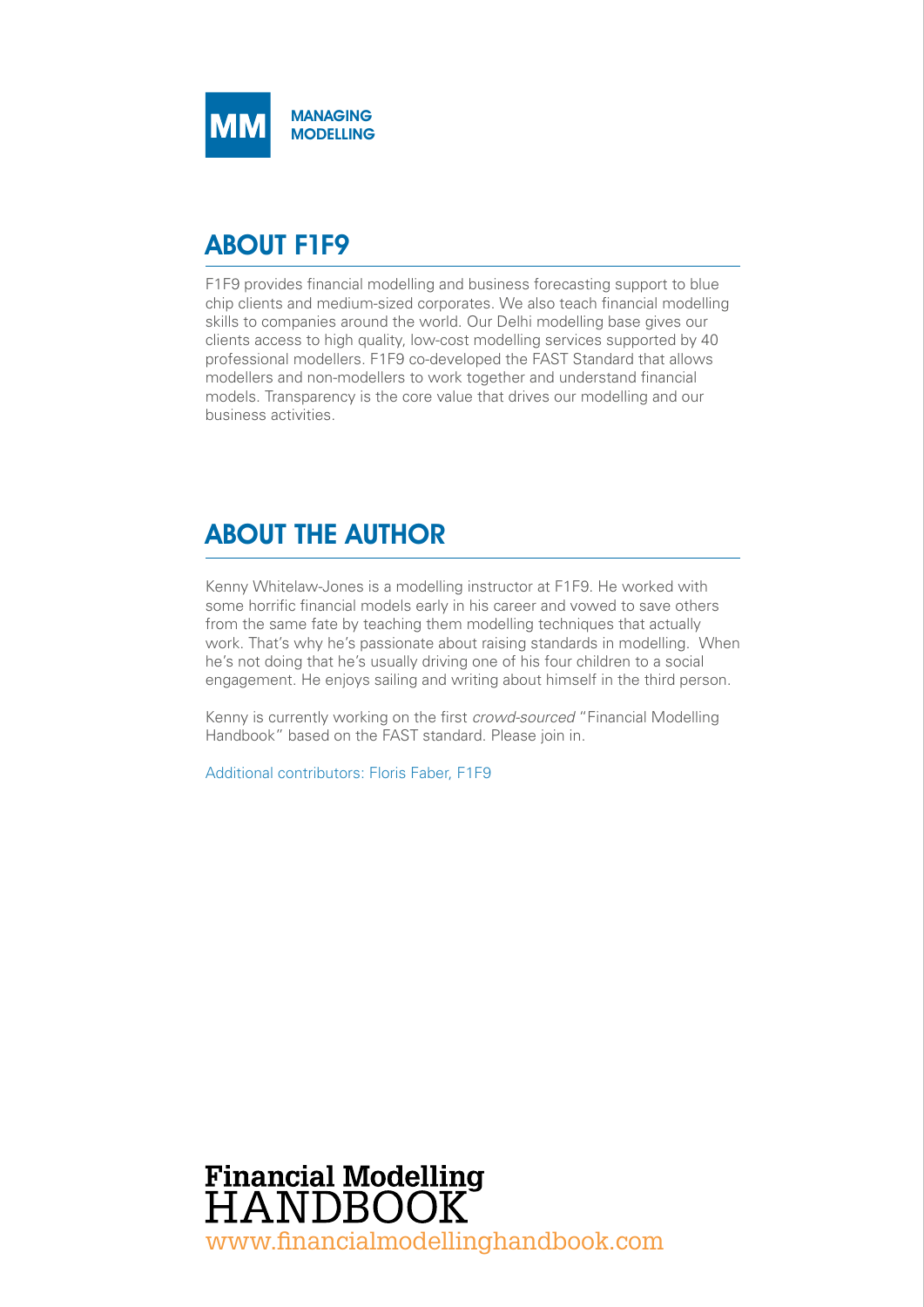### A PERSONAL INTRODUCTION

#### Picture the scene. It's 2001. It's just past 1am in the London head office of a FTSE-250 industrial conglomerate. I'm sitting in the Board Room with the Finance Director and my boss, a Partner from a Big 4 Accounting firm.

I've been with the firm for less than 2 months. I've been on this assignment for 11 hours. I'm very keen to make a good impression. The client company is in trouble and they've brought in advisors to help get them out of it. They have days before they run out of cash. They have to restructrure their financing to be able to survive. The meetings with their bankers are hours away.

Both men are looking at me. They want to know why the working capital numbers from the model don't make any sense. I want more than anything to be able to tell them.

*But I can't.* I can't because I haven't looked at the working capital section of the model. Ever. It's humiliating not to have the answers they are looking for.

I had been assigned to the team earlier in the day to help the lead modeller. He had just come back from an assignment to restructure a major European Airline. The model which had been used for the successful airline restructuring was being used for this one. I learned later that, like Dacia cars in Communist Romania it seems that the value of financial models goes up the older they are, the reasoning being "If it's lasted this long, it must be a good one".

He was already exhausted having worked for months on the airline restructuring. At 10pm that night he cracked under the pressure. Critically, he hadn't built the original airline restructuring model but had done a good job of *using* it during that transaction. He was now struggling to adapt it for this assignment and had been working under increasing pressure. And neither the senior people from our firm, nor the client could understand why it was all taking so long.

The person who had built the original model was on another assignment, in another time zone, and wasn't available to help.

In short, nobody understood the model, least of all me.

The Finance Director was, quite rightly, running out of patience. I would love to say that in the years since then I haven't seen this story repeated. But I have. Often. And it's completely unnecessary.

If the model had been built to a common standard, everybody would have understood it.

If the model had been built using the FAST standard, it would have been much easier to change it, and a working model would have been delivered much earlier in the process, giving more time for the Partner to look at the numbers and recommend a course of action.

If the Partner in charge of the assignment had understood the difference between Conceptual modelling and spreadsheet engineering the communication with the modellers would have worked much better.

If some practical project management structures had been put in place, the whole assignment would have been under control.

#### *None of that happened.*

I've spent my whole career since then involved with financial models and I now teach modelling for a living. My purpose is to liberate financial modellers from this kind of abuse caused by poor management practices.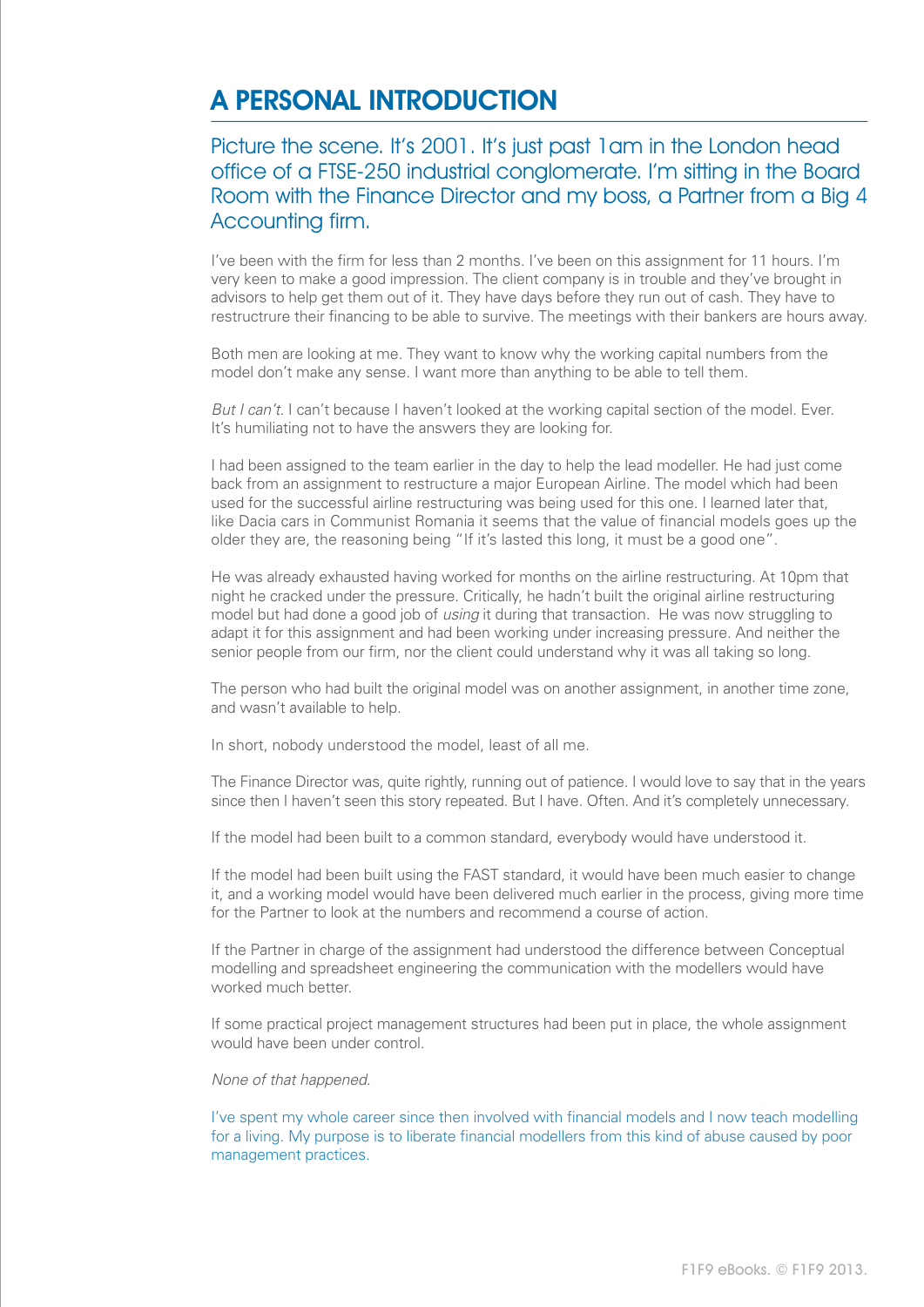# **F1F9 AND Agile**

## At F1F9 we have been applying the principles of Agile for years. We just haven't been calling it that...

Our approach to managing modelling assignments emerged through years of trial and error. It just so happens that Agile was developing in parallel in the software industry. When we read about Agile we realised that it did the best job we'd come across of describing what we already do and have found to be effective.

That said, lots of the terminology and concepts common in Agile weren't being used at F1F9. We are learning all the time as we implement these things in our own business modelling.

This book therefore is the first, and not the last word on the subject. As we learn more we will share more. While this guide introduces you to the principles of Agile and how they apply in financial modelling, it is not a detailed guide on how to implement these practices in your business.

That quide is coming next and we'll let you know when it's ready.

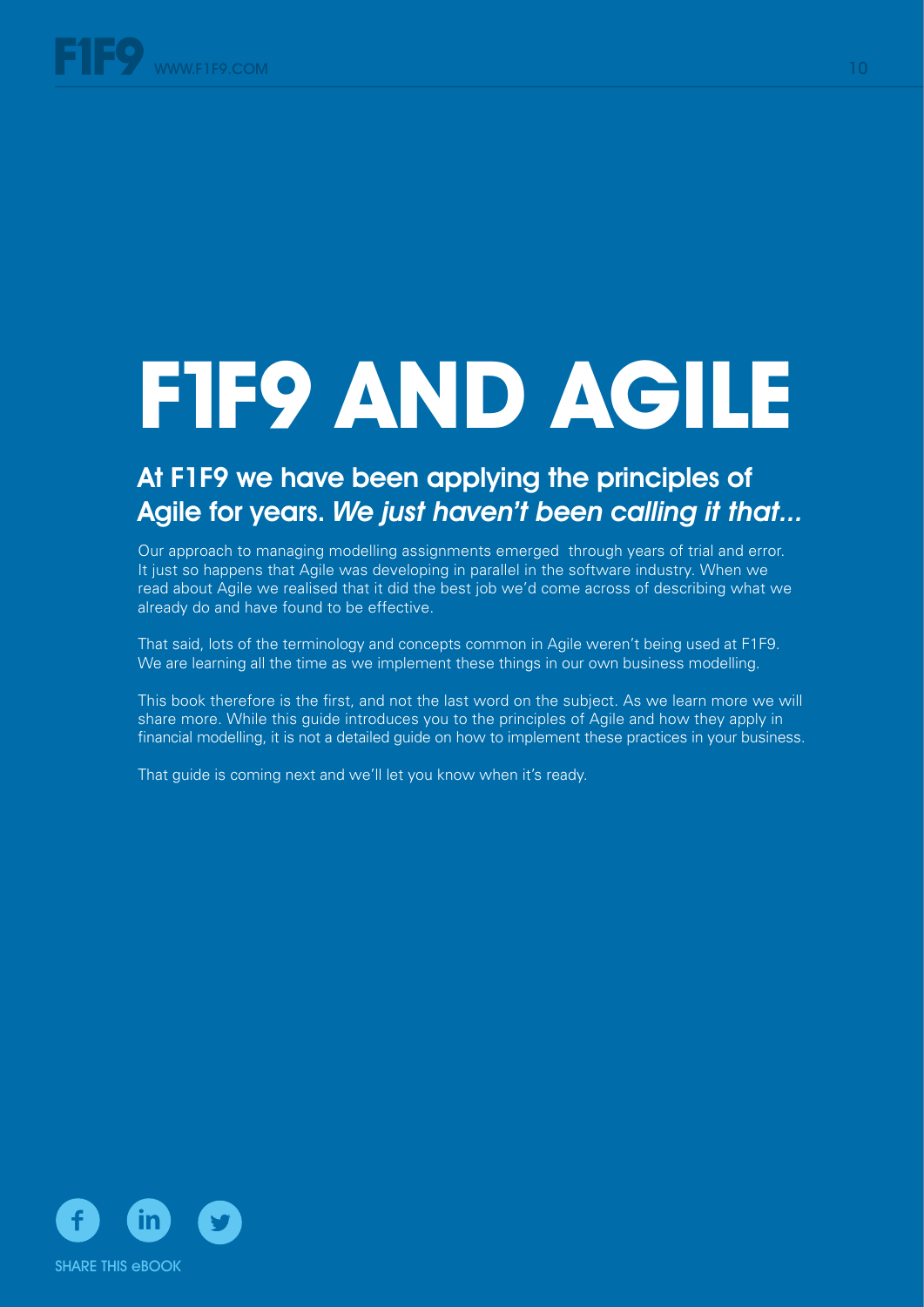# **Traditional project management approaches don't work when applied to financial modelling**

Building financial models for clients, including "internal clients", is an inherently difficult and complex task. Much guidance has been written on how to approach the challenge of managing a model build assignment. I try to read as much of it as I can get my hands on. As I've taught FAST financial modelling to clients around the world, I've also been lucky enough to have earned sufficient trust to be given access to internal company guides on financial modelling "best practice".

Many of the published books, and most of the internal guides, have a section on "managing modelling assignments" that goes something a little like this:



Traditional project management approaches to financial modelling don't always work. In fact they work so rarely that we may as well say that they don't work at all.

In my experience, nobody actually truly applies traditional management approaches to managing modelling assignments. Modellers don't apply these approaches in practice because they don't work. They are almost impossible to implement.

They work really well in theory... (which is something at least.)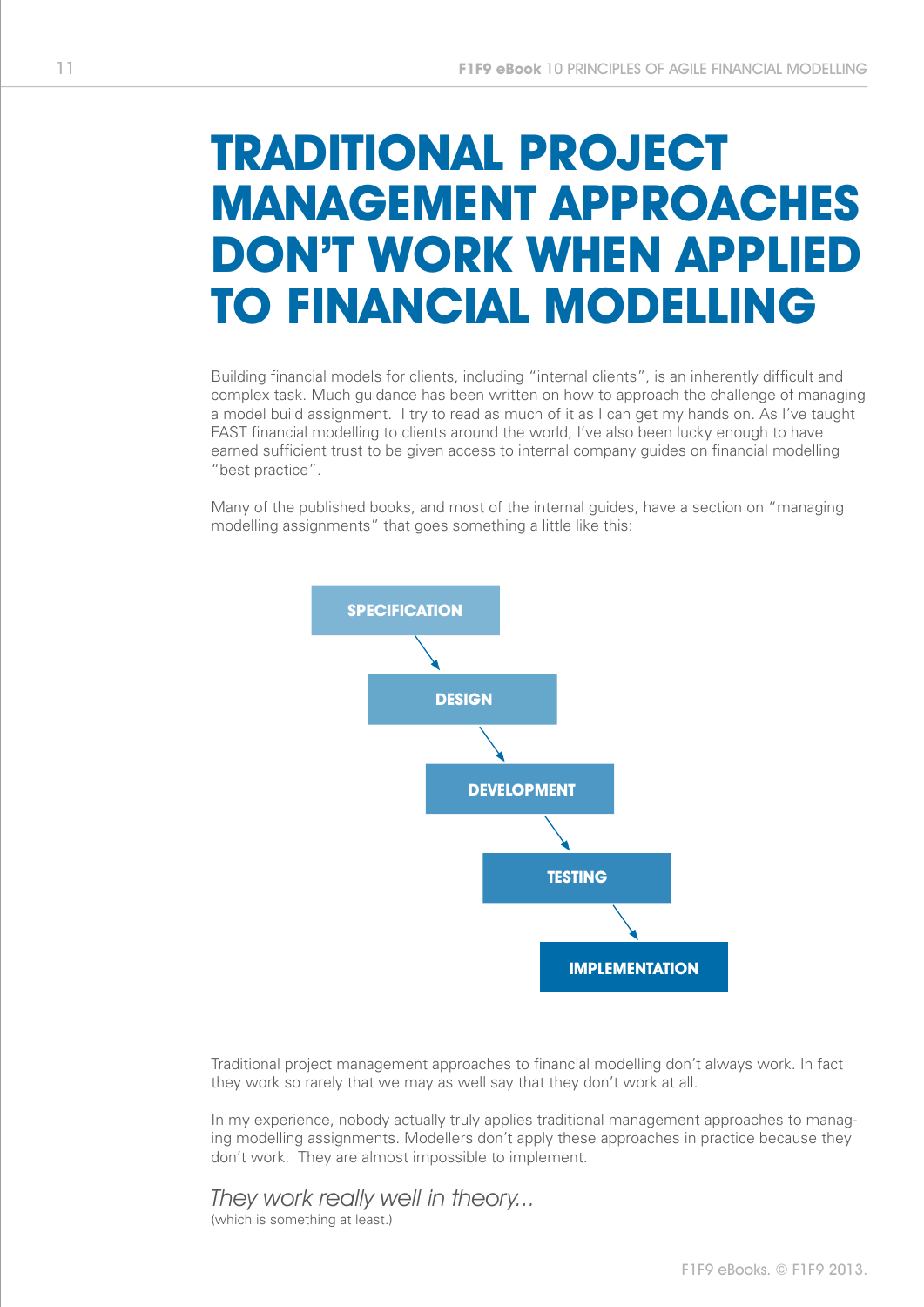"The great strength of this approach is that it is logical. "

"the model is usually a testing environment for business hypotheses"

# **Why traditional approaches to project management don't work for modelling**

The traditional "best practice" way to build financial models was a sequential life cycle of which there are many variants. In other areas, such as software development, this approach is commonly known as "The Waterfall". I shall refer to it as "The Waterfall" for the rest of this book; "The Traditional Approach to Project Management in Financial Modelling" is much less snappy.

The waterfall method typically begins with a detailed planning phase, where the end product is carefully thought through, designed, and documented in great detail.

Once project stakeholders have thoroughly reviewed and signed off on the design and specification the team can get start to work.

Once the work is complete, it is ready to go into the "testing phase", often called "Quality Assurance". Once testing is complete the finished item can be shipped to the customer.

Throughout the process, strict controls are placed on deviations from the plan to ensure that what is produced is actually what was designed.

The great strength of this approach is that it is logical.

It makes absolute sense to think before you build, write it all down, follow a plan, and keep everything as organised as possible. Who could argue with that? It has however one enormous and under-recognised weakness: *humans are involved.* 

And human involvement causes lots of problems.

#### **1. We are really bad at predicting the future. Well, you might not be, but I definitely am...**

Even though the broad direction of travel of an assignment is usually known from the start (e.g. model this FTSE-250 industrial conglomerate), the precise requirements of a model usually unfold in parallel with the model's development. After all, the model is usually a testing environment for business hypotheses and these business hypotheses evolve over time, often rapidly.

Similarly, it's often only when clients get their hands on a working model that the "aha moments" occur. It's at this point that the client thinks of 20 ways they could make the model better. Unfortunately, these critical insights come at the end of the model development cycle when it is most expensive to include them.

Recently we've been helping a client with a model for a Social Impact Bond project. The project is in early stage development. Every time they have discussions with project stakeholders and potential investors their hypothesis about the project changes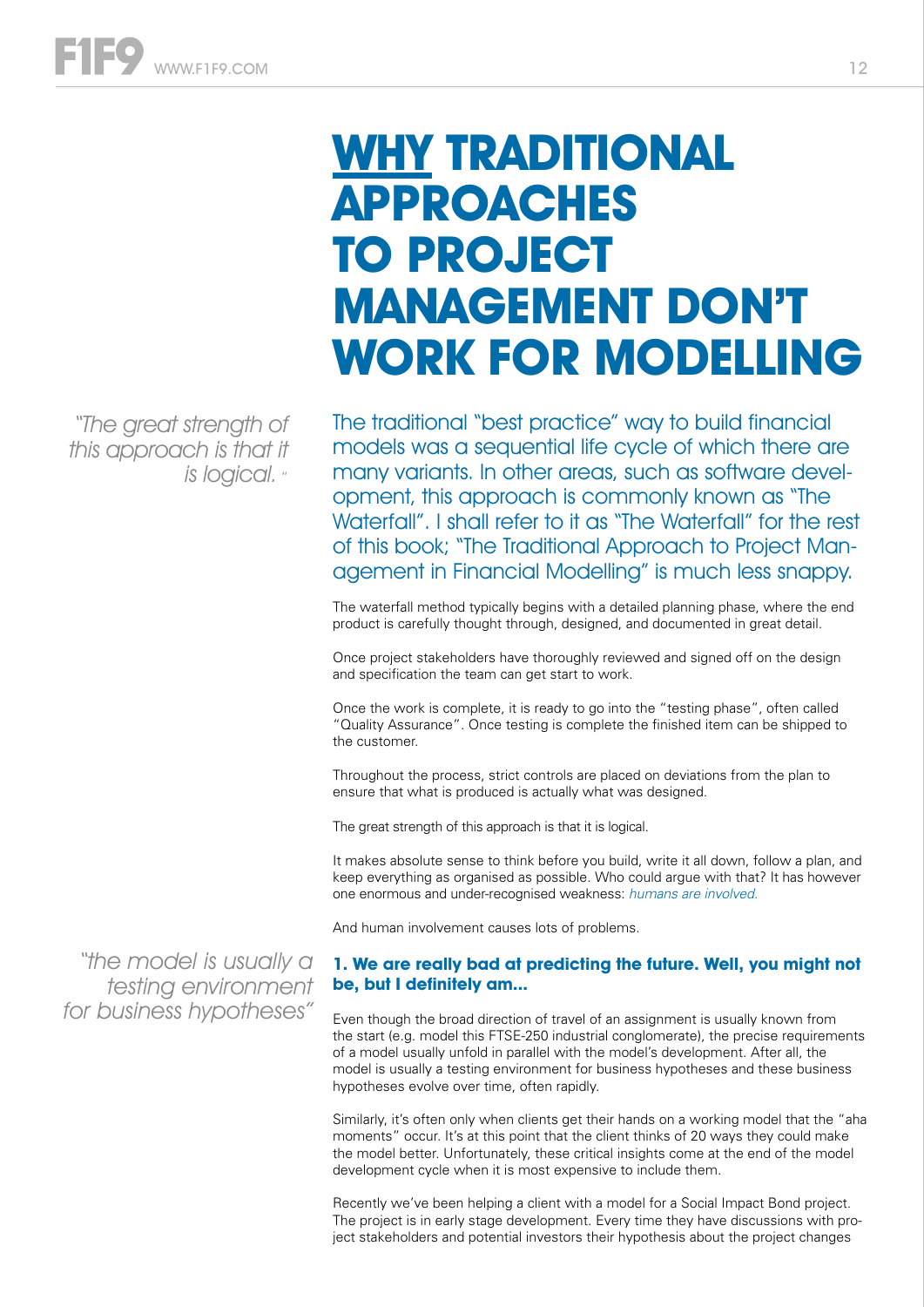slightly. If we tried to write a detailed specification from the start it would have been a detailed work of fiction and an enormous waste of time. This is an extreme example because this is a "pathfinder project" – but even in stable, mature sectors like Project Finance, each project is different, and the unexpected always happens. And by its very nature the unexpected didn't make it into the specification.

A rigid, change-resistant process often produces mediocre results. While clients may get what they first asked for, is it what they really want once they see and use the model? The waterfall approach means the finished model is only as good as the initial idea.

"No.", I hear you say. "I work for Large Prestigious Consulting Company and this has never happened to us." While that may be true, it may also be that your clients haven't told you about it. They couldn't get the change they wanted after the event because it would be too expensive. So they "made do", or they went elsewhere. And judging by the number of requests that we get to rebuild unusable models to the FAST standard, this happens rather often.

#### **2. Written documents have their limitations**

The first being that they generally don't get read. (With the exception of this one of course). If you're like me you're probably skim reading this looking for the key messages (that's why we put a key messages section up front – to save you the hassle).

Long detailed specification documents don't get read. Not ever. Those of you who like process and detail may wish for that statement not to be true, but to quote John Henry Newman, "We cannot make facts. All our wishing cannot change them. We must use them."

Jeff Sutherland pioneered the Agile methods in the software development arena. He described the reliance on written documentation as follows:

"The waterfall approach to project management places a great emphasis on writing things down as a primary method for communicating critical information. The very reasonable assumption is that if I can write down on paper as much as possible of what's in my head, it will more reliably make it into the head of everyone else on the team; plus, if it's on paper, there is tangible proof that I've done my job. When they do get read, the misunderstandings are often compounded. A written document is an incomplete picture of my ideas; when you read it, you create another abstraction, which is now two steps away from what I think I meant to say at that time. It is no surprise that serious misunderstandings occur."

ℹ

At F1F9, we have found that the best way to reach a shared understanding of what is required in a model is in a discussion. A face to face discussion is best but as our modellers are in Delhi, that's not always possible. We will often follow the discussion up with a pictorial or written representation of what we've understood, but the understanding emerges best in conversation.

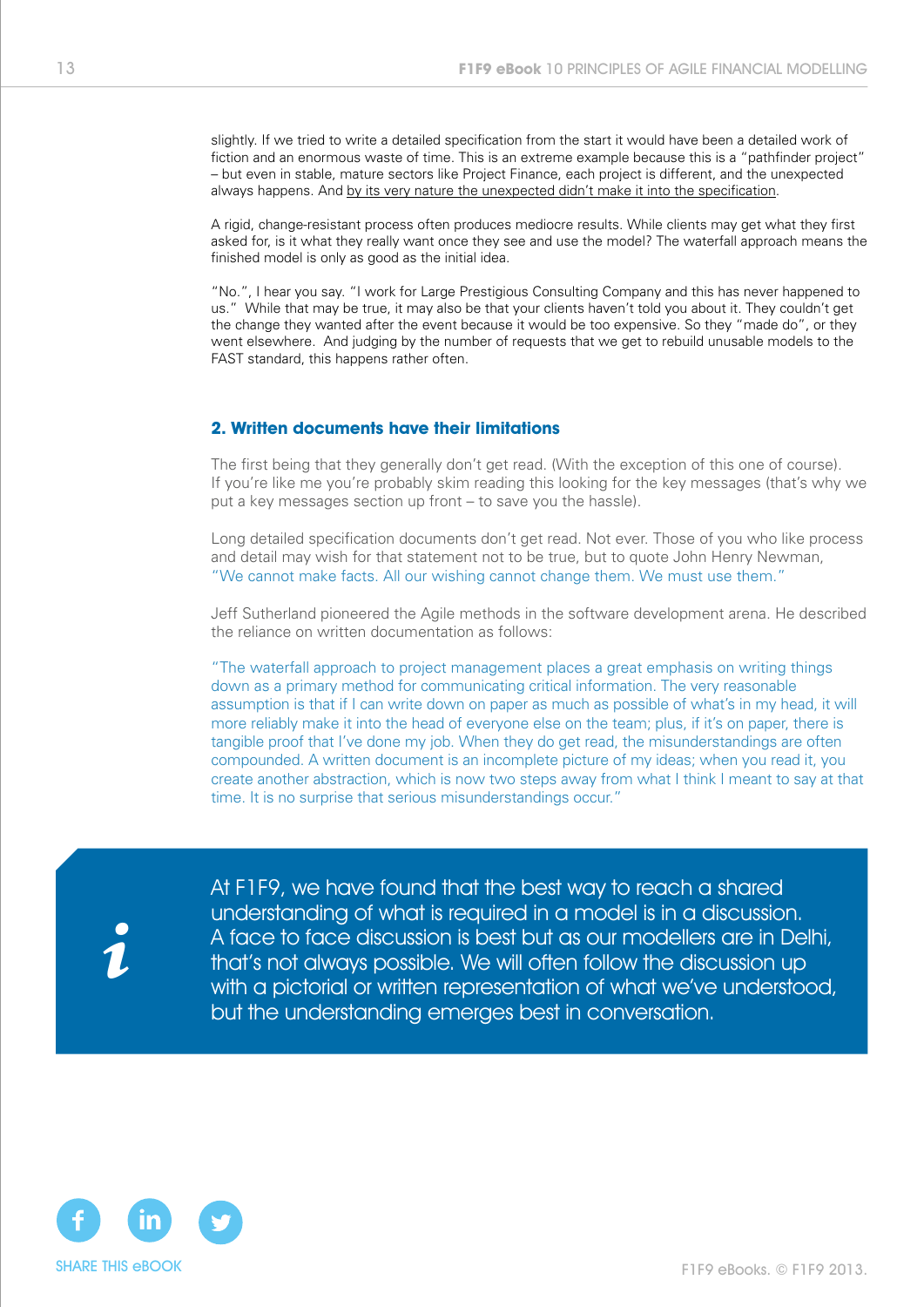# **What is Agile?**

# **HISTORY**

Agile can trace its roots back to a meeting in Utah in 2001; 17 software developers who met to discuss development methods.

They published the Manifesto for Agile Software Development<http://agilemanifesto.org/>

#### THE AGILE MANIFESTO

We are uncovering better ways of developing software by doing it and helping others do it. Through this work we have come to value:

Individuals and interactions over processes and tools

ℹ

**12**

Working software over comprehensive documentation

Customer collaboration over contract negotiation

Responding to change over following a plan

That is, while there is value in the items on the right, we value the items on the left more

### THE 12 PRINCIPLES OF AGILE DEVELOPMENT

Our highest priority is to satisfy the customer through early and continuous delivery of valuable software.

Welcome changing requirements, even late in development. Agile processes harness change for the customer's competitive advantage.

Deliver working software frequently, from a couple of weeks to a couple of months, with a preference to the shorter timescale.

Business people and developers must work together daily throughout the project.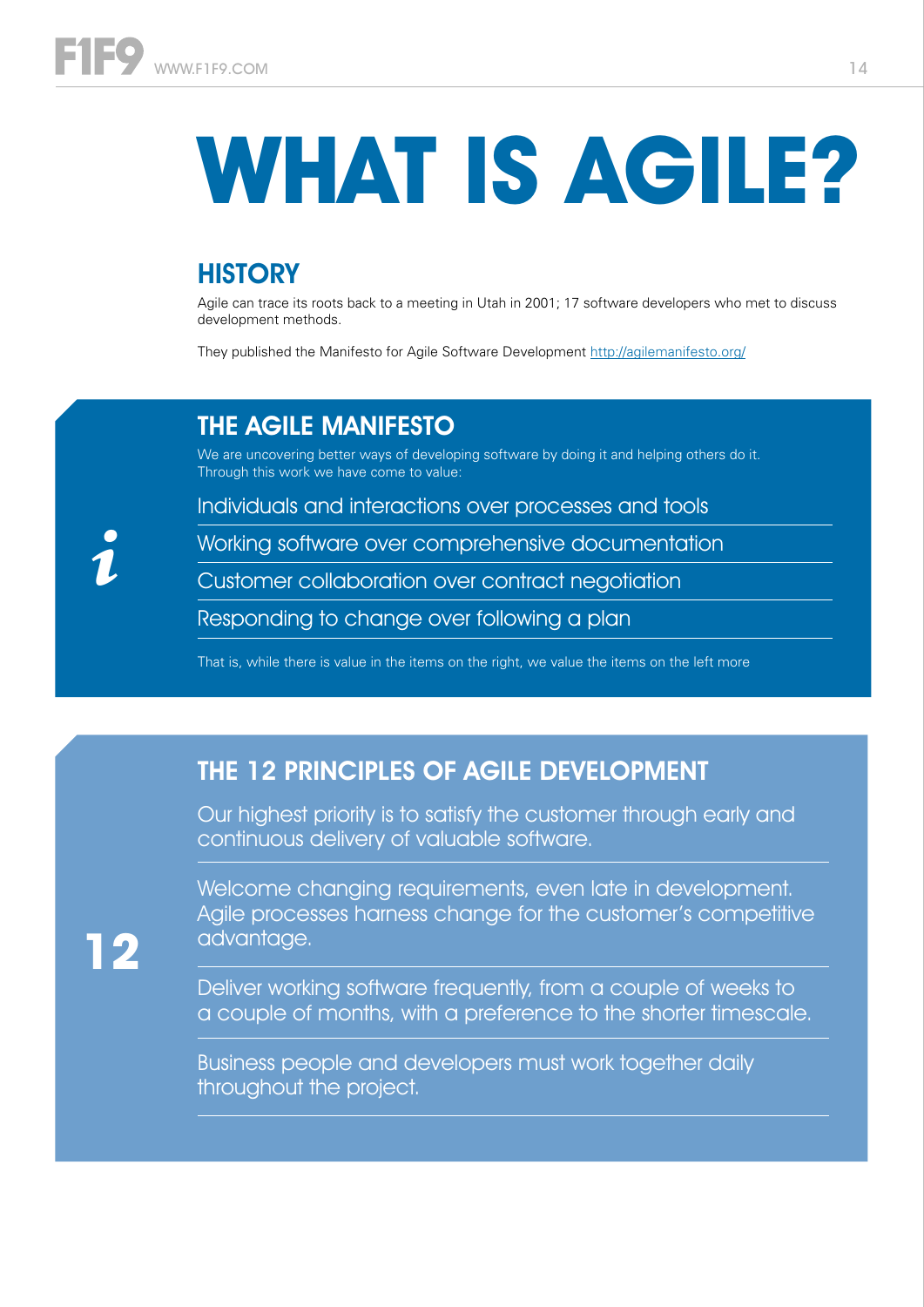#### THE 12 PRINCIPLES OF AGILE DEVELOPMENT

Build projects around motivated individuals. Give them the environment and support they need, and trust them to get the job done.

The most efficient and effective method of conveying information to and within a development team is face-to-face conversation.

Working software is the primary measure of progress.

Agile processes promote sustainable development. The sponsors, developers, and users should be able to maintain a constant pace indefinitely.

Continuous attention to technical excellence and good design enhances agility.

Simplicity—the art of maximising the amount of work not done—is essential.

The best architectures, requirements, and designs emerge from self-organising teams.

At regular intervals, the team reflects on how to become more effective, then tunes and adjusts its behaviour accordingly.



**12**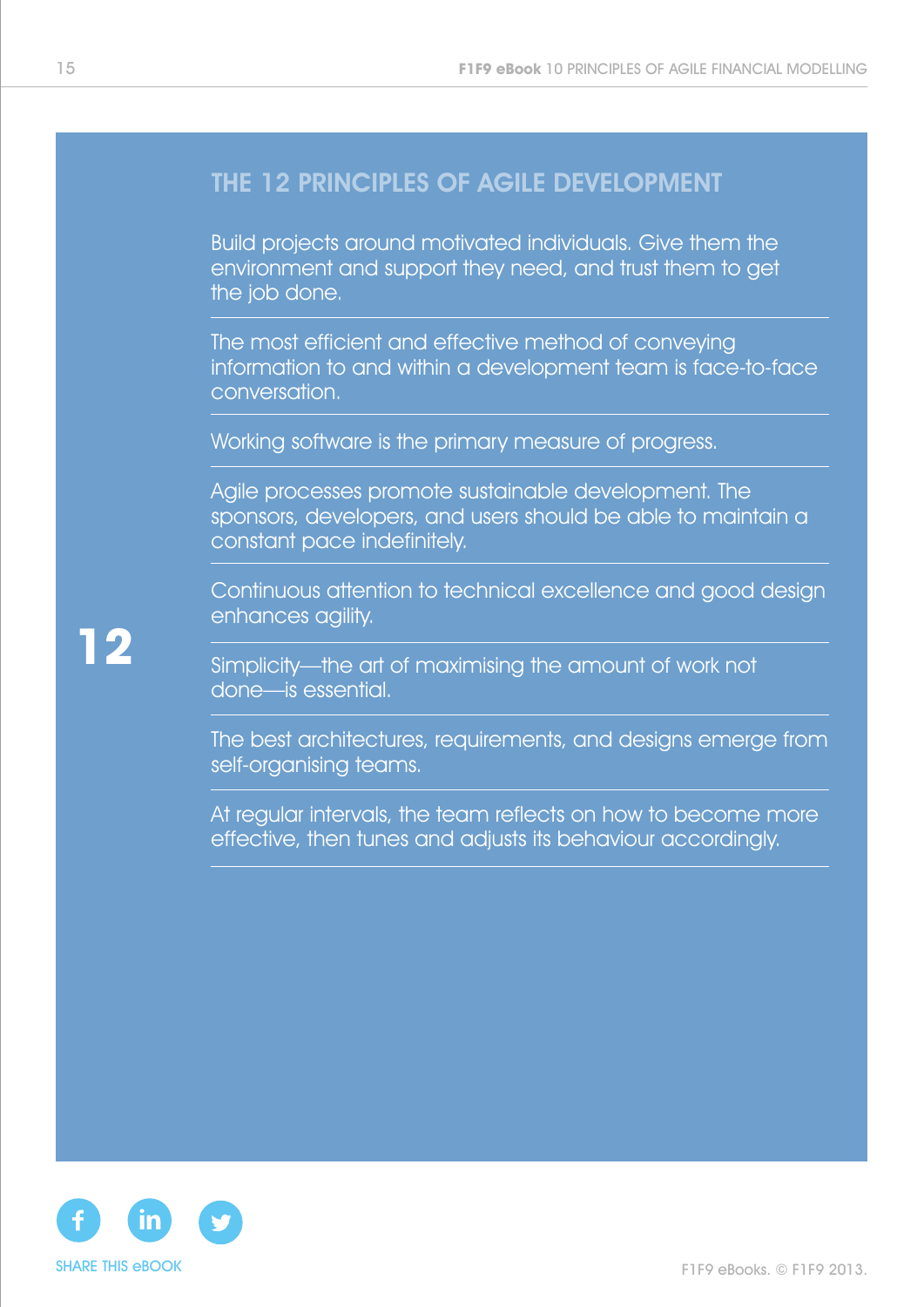# **Applying Agile to financial** LING **MODEL**

The Agile Manifesto and the 12 Principles of Agile Development do a great job of describing how we already approach model building at F1F9.

However, while financial modelling can learn from software development, the two industries are not the same. For example, it's taken for granted in software development that coders working together will be using the same "language". While the FAST Standard describes itself metaphorically as a shared language for modellers, it is really a shared approach to structure and layout which is different.

At F1F9 we have therefore adapted the ideas of the Agile Manifesto to the world of financial modelling.

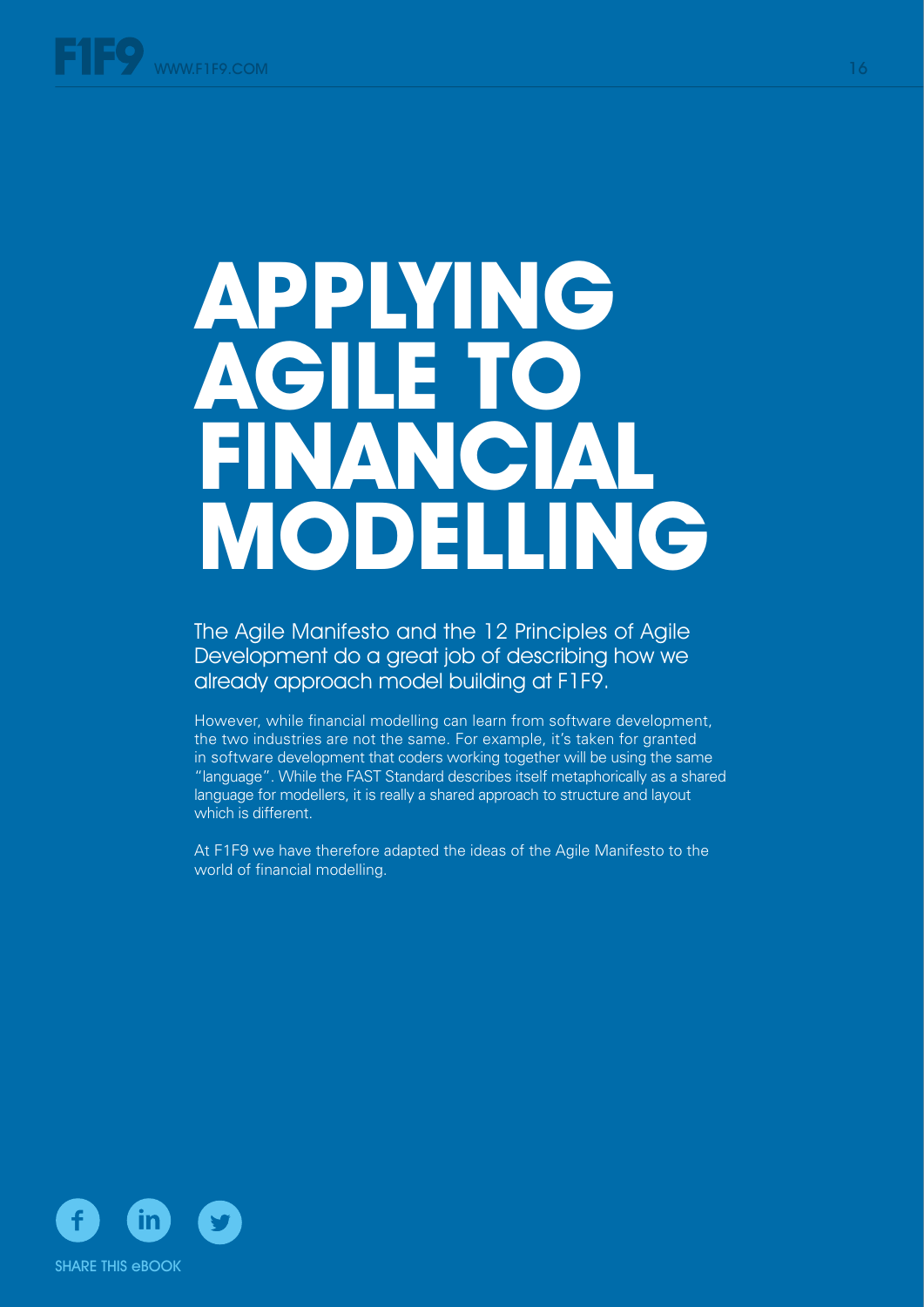# **10 principles of Agile Financial Modelling**

Our model build approach is based on standards rather than individual preferences

We encourage split roles rather than one person expected to do everything.

We apply rapid and regular iteration rather than single point delivery of a finished product.

We welcome changes to the requirements, even late in the development process.

Standards, and in our case the FAST Standard, provide the framework for model design and construction that enables an Agile approach to financial modelling.

The person with the commercial / conceptual understanding does not have to be, and often should not be the same person as the person doing the modelling (the 'spreadsheet engineer'). The conceptual modeller has the vision for the "end state" of the financial model and knows its purpose and how it will be used. The spreadsheet engineer builds the spreadsheet. The team members with the commercial insights are typically more senior and therefore more expensive than the spreadsheet engineers, so split role modelling provides the best allocation of resources. It also serves to reduce risk by increasing the number of people looking at the model.

Rather than the traditional "waterfall" project management methodology (Specify, Design, Develop, Test, Implement, or some variation of these steps), model development is rapid and iterations are frequent. The shorter the time frame between iterations the better. These iterations are shared with the "model owner" frequently during the build process and engender regular conversations and changes of direction.

We rely on collaboration The commercial / conceptual "owner" of the model must work together with the spreadsheet engineers daily throughout the project. We often find that new clients start out wanting everything specified and tied down in a contractual specification document – and end up in a partnership based collaborative working relationship. The starting position is based on the "waterfall" project management approach where the model is specified upfront in minute detail and then delivered some weeks or months later. This approach usually fails to produce what the client wants.

> Waterfall project management presupposes that the requirement is static and that the requirement is fully known at the outset. This is rarely the case in the development of financial models. The rapid iteration and collaboration inherent in Agile Financial Modelling means that regular changes are an expected and welcome part of the process.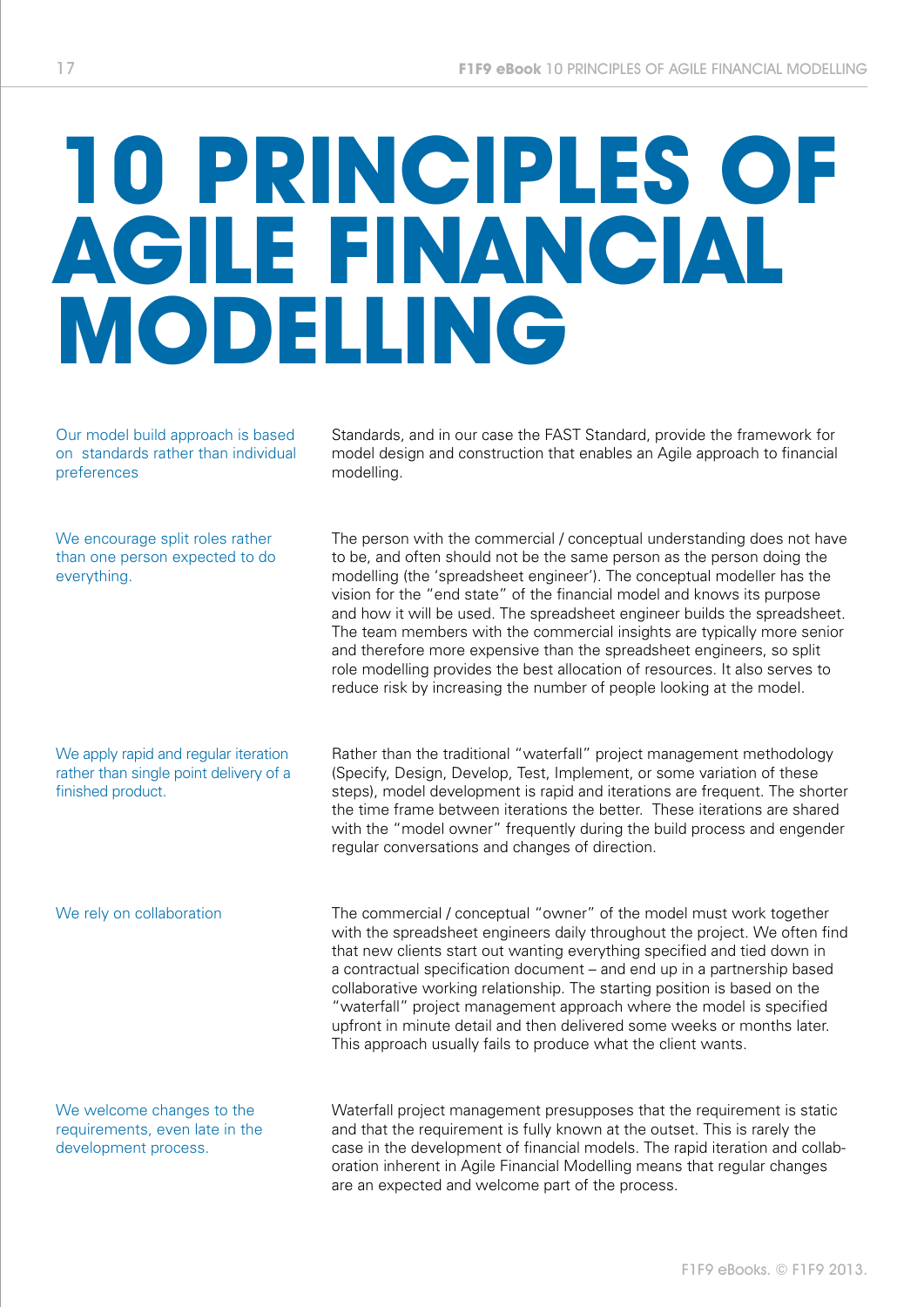| We aim for maximum construction<br>efficiency                                                            | In order to facilitate the rapid iterations that Agile Financial Modelling is<br>based on, the spreadsheet engineering team has to be highly efficient.<br>This is achieved through:                                       |
|----------------------------------------------------------------------------------------------------------|----------------------------------------------------------------------------------------------------------------------------------------------------------------------------------------------------------------------------|
|                                                                                                          | a. Standard construction processes. By doing things the same way each<br>time, we increase productivity and reduce development time and error.<br>Standard construction processes are enabled by standard model design.    |
|                                                                                                          | b. Modular construction and reusable code blocks. FAST models favours<br>extreme modularity in models. This allows the repeat use of code blocks,<br>or modules. There are many code blocks that are common across models. |
|                                                                                                          | c. Team development processes. Standardisation and model modularity<br>allow multiple team members to work on the same model in parallel.                                                                                  |
| Our models are self-documenting                                                                          | Everything needed to understand the model is in the model. We avoid<br>databooks and user guides; they tend to be out of the date as soon as they<br>are built and are rarely useful.                                      |
| There is ongoing regular informal<br>communication within the project<br>team                            | Face to face communication is best, followed by video calls, followed by<br>audio calls. Written communication such as email and instant messaging is<br>useful for status updates, but a poor collaboration medium.       |
| There is a relentless focus on<br>transparency and ease of use,<br>which is best delivered by simplicity | Simplicity allows models to be shared, understood, changed, adapted<br>and used.                                                                                                                                           |
| We pay continuous attention to<br>technical excellence and good<br>design                                | Delivering simplicity in modelling is not the easy option. It requires hard<br>work and considerable investment of time.                                                                                                   |

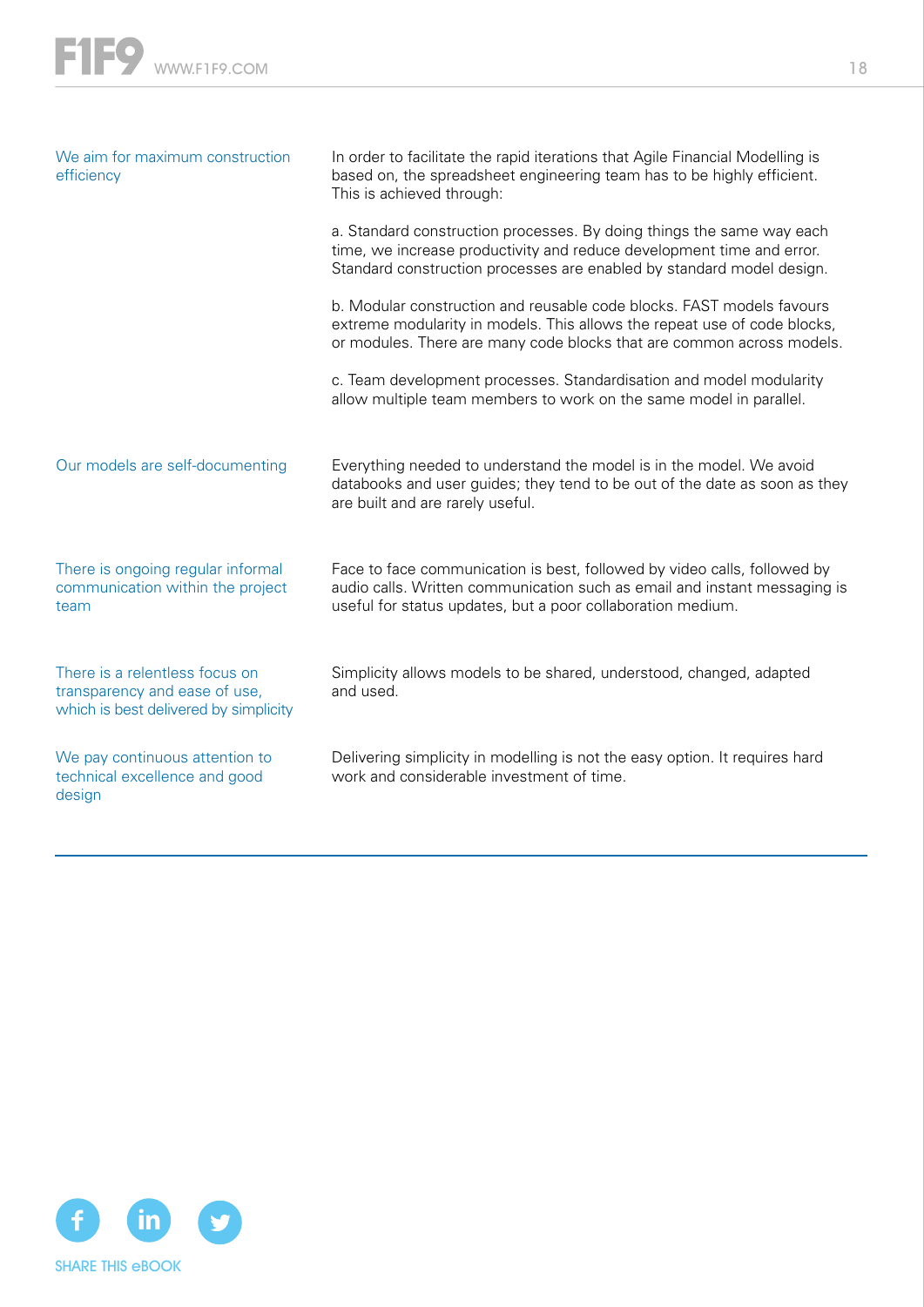

**DISCUSS** We'd love to hear your feedback and reaction to the 10 principles of Agile Financial modelling.

# **Financial Modelling<br>HANDBOOK** [www.financialmodellinghandbook.com](Http://www.financialmodellinghandbook.com)

To discuss this ebook please visit the [Agile Financial Modelling](http://www.financialmodellinghandbook.com/the-handbook/part-1-introduction/what-is-financial-modelling/agile-financial-modelling/) page on the "Financial Modelling Handbook" website



To contribute to the conversation about the FAST Standard please [join the FAST Standard Linked In group.](http://www.linkedin.com/groups/FAST-Standard-4663895) 

### READ MORE

Forbes Magazine: "[The Best Kept Management Secret on the Planet: Agile"](http://www.forbes.com/sites/stevedenning/2012/04/09/the-best-kept-management-secret-on-the-planet-agile/) Forbes Magazine: "[Scrum is major management discovery"](http://www.forbes.com/sites/stevedenning/2011/04/29/scrum-is-a-major-management-discovery/) Scrum.org ["What is scrum](http://www.scrum.org/Resources/What-is-Scrum)" Wikipedia: ["Agile software development"](http://en.wikipedia.org/wiki/Agile_software_development) Agile Alliance: "[The Agile Manifesto](http://www.agilealliance.org/the-alliance/the-agile-manifesto/)" Agile Alliance: "[The Twelve Principles of Agile Software](http://www.agilealliance.org/the-alliance/the-agile-manifesto/the-twelve-principles-of-agile-software/)" Video link: Agile Conference presentation: [Managing a collaborative multi-national team in real time](https://support.f1f9academy.com/entries/Managing%20a%20Collaborative%20Multi-National%20Team%20in%20Real%20Time%20)

#### **COPYRIGHT**

This ebook is licensed under a [Creative Commons Attribution-NoDerivs 3.0 Unported License.](http://creativecommons.org/licenses/by-nd/3.0/deed.en_US) You are actively encouraged to copy, distribute and share this ebook provided that you provide proper attribution.